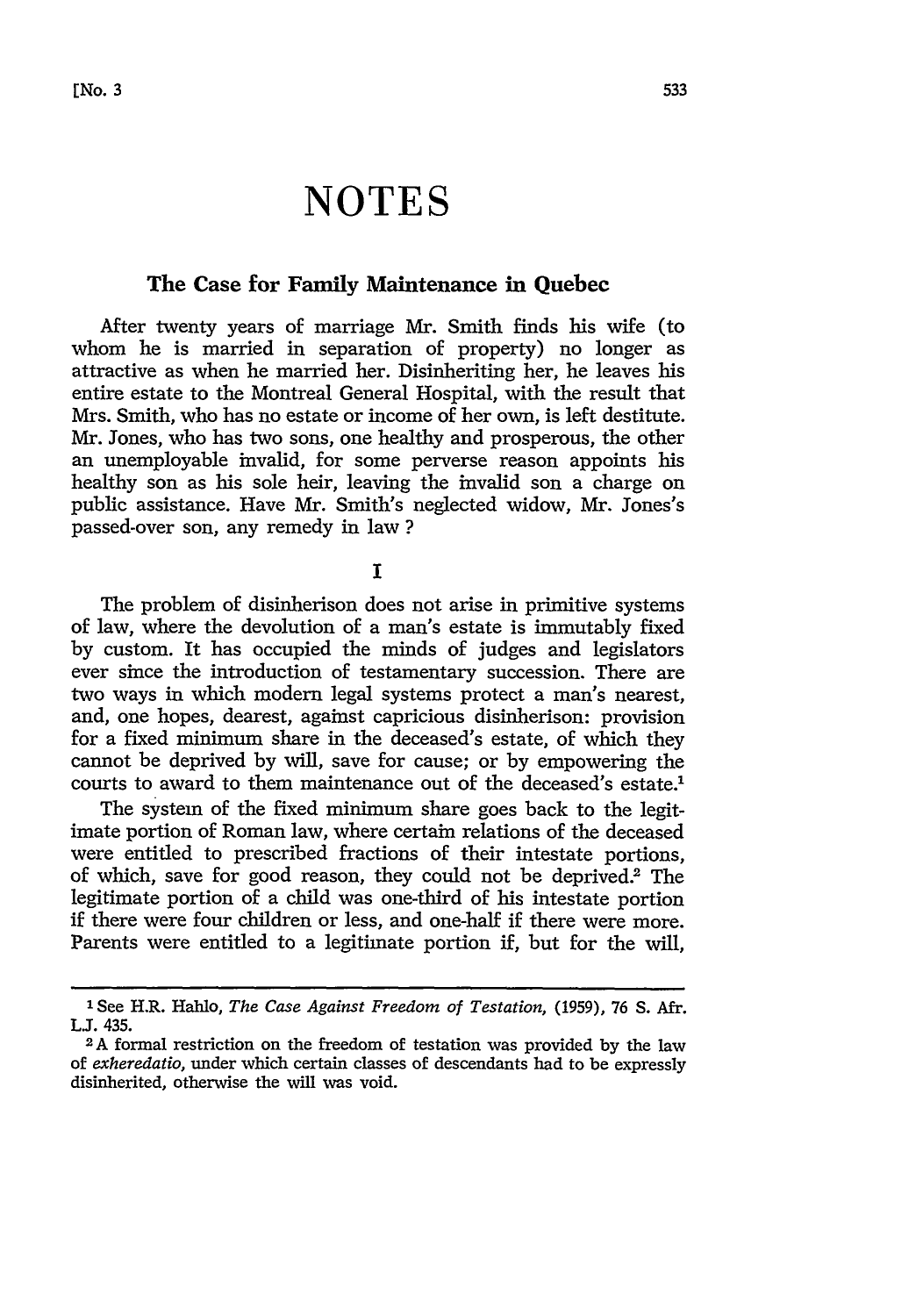they would have succeeded *ab intestato.* Subject to the same qualification, brothers and sisters were entitled to a legitimate portion, but only if they had been passed over in favour of *turpis personae,* including *infames* and all those who earned their livings in disreputable ways, such as prostitutes, actors and actresses.

The legitimate portion has become part of the civilian tradition and, in some form or other, forms part of most, if not all, continental legal systems. There are two main forms, exemplified respectively by French and German law. In the French form, a testator cannot effectively, by will or gift, dispose of more than a fraction of his estate, which depends on the protected relations by whom he is survived. In the German form, which reveals its Roman law ancestry, the testator may dispose of his whole estate by will, but a protected relation is entitled to a *Pflichtteil,* calculated as a fixed fraction of the portion which he would have inherited had the testator died intestate.

In all continental systems the testator's children are entitled to a legitimate portion. Children's children may be entitled to their parent's share by representation. The general tendency of recent years has been to include illegitimate issue. In most systems the parents of the testator can claim a *legitim,* provided they would have inherited *ab intestato* had there been no will. Brothers and sisters are generally not entitled to protection, with Swiss law a notable exception. A surviving spouse is generally entitled to a legitimate portion.

Following Roman law, modern continental systems give lists of grounds on which a dependant can be lawfully deprived of his or her legitimate portion. Thus, Swiss law lays down that a dependent may be disinherited if he has committed a grave offence against the testator or a close relative of the testator or if he has failed seriously in his legal duties towards the testator or his family. In German law a descendant can be deprived of the *Pflichtteil* if he has committed one of certain specified crimes against the testator or his spouse, if he has failed to support the testator or his spouse in need, or if he has led, without the consent of the testator, a dishonest or immoral life. The surviving spouse can be deprived of his statutory portion if he has given the testator grounds for a divorce.

A different kind of fixed portion is found in the common law of Scotland, where the surviving widow or widower, taking together with the children of the marriage, is entitled to one-third of the deceased's moveable property as *jus relictae (i),* while the children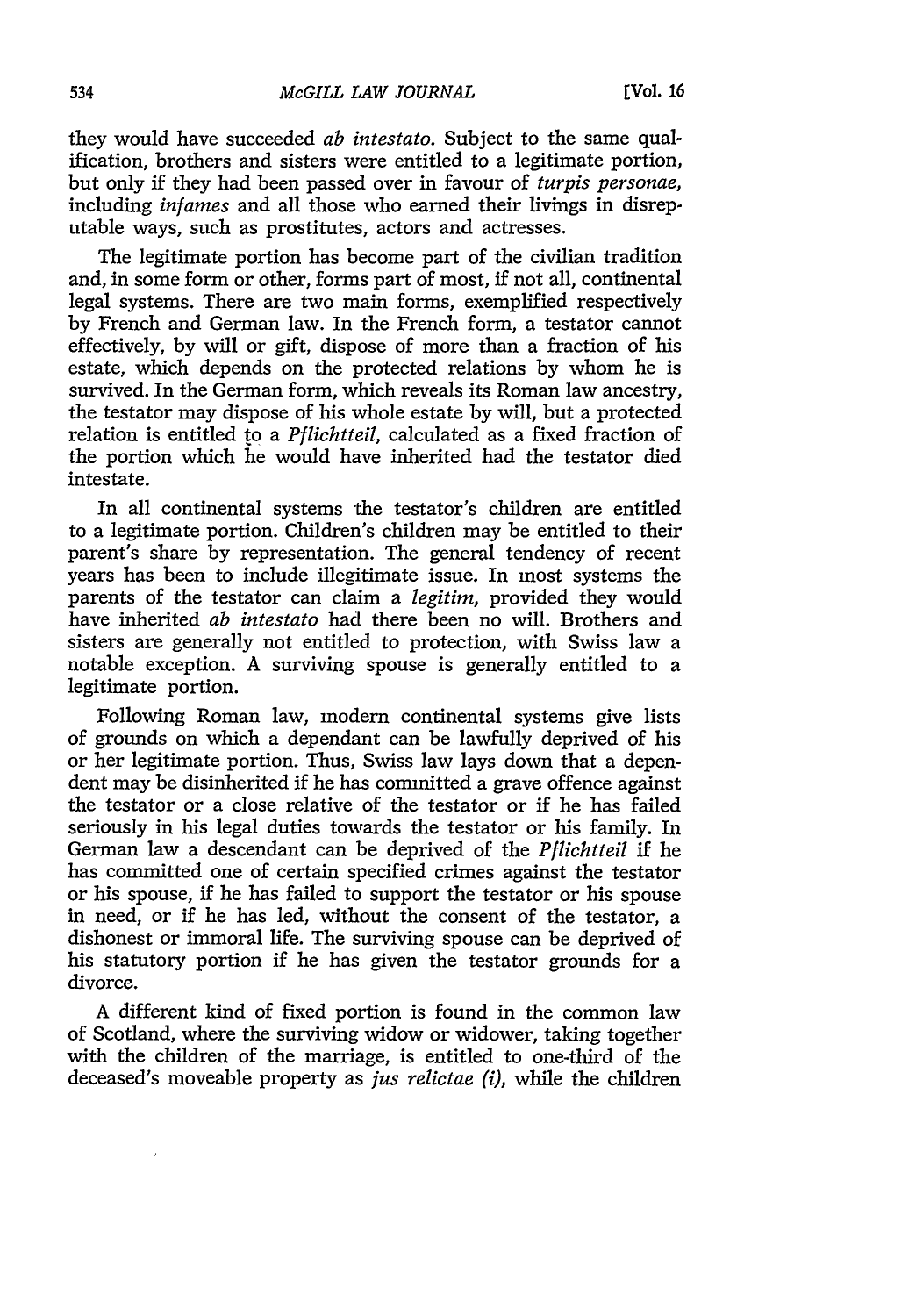take another third as 'bairn's share'. Of the third third the testator can dispose as he pleases. If there are no children of the marriage, the surviving consort is entitled to one-half of the deceased's moveable estate. In addition to the *jus relictae (i),* the surviving consort is entitled to a life interest in the heritable estate of the first-dying.

In America there is much variation. The law of Louisiana has legitimate portions on the English model. A small number of states retain dower and curtesy, obsolete in modern English law. Other states give the surviving spouse a fixed, indefeasible share in the estate of the first dying spouse, often equivalent to his or her intestate share. Further protection for the survivor is provided by the Homestead Acts which entitle the surviving consort as of right to the enjoyment for life of the homestead.

# II

Typical of a modern family maintenance system is English law. In the time of Glanvill and Bracton, English law was similar to the law of Scotland in that one-third of the moveable estate of a man devolved upon his wife, and one-third upon his children, while the testator had free power of disposition over the third third.<sup>3</sup> Later the fixed portion became obsolete, and for centuries now it has been a characteristic feature of the English law of succession that a testator can leave his children penniless. The surviving consort was protected by the institutions of dower and curtesy. 'Dower' was the right of the surviving widow to a life estate in one-third of her husband's freehold estates of inheritance.4 'Curtesy', which seems to have been derived from the law of Normandy, was the right of a surviving husband to an estate for life in the entirety of the lands and hereditaments of the wife, subject to issue having been born alive of the marriage.<sup>5</sup> In a time when wealth meant, to all practical purposes, landed wealth, dower and curtesy, of which the surviving consort could not be deprived by will, constituted a satisfactory protection against disinherison. Both dower and curtesy lost in importance from the 1830's onward and were formally abolished by the *Administration of Estates Act,* **1925.6** The result was a century of completely unrestricted freedom of testation.

**<sup>3</sup>** Pollock and Maitland, *History of English Law,* 2nd ed., Vol. II, p. 350.

<sup>4</sup> Halsbury, *The Laws of England,* 3rd ed., Vol. 32, para. 455.

*GIbid.,* para. 446.

**<sup>6 15</sup>** Geo. **5,** c. **23,** s. 45.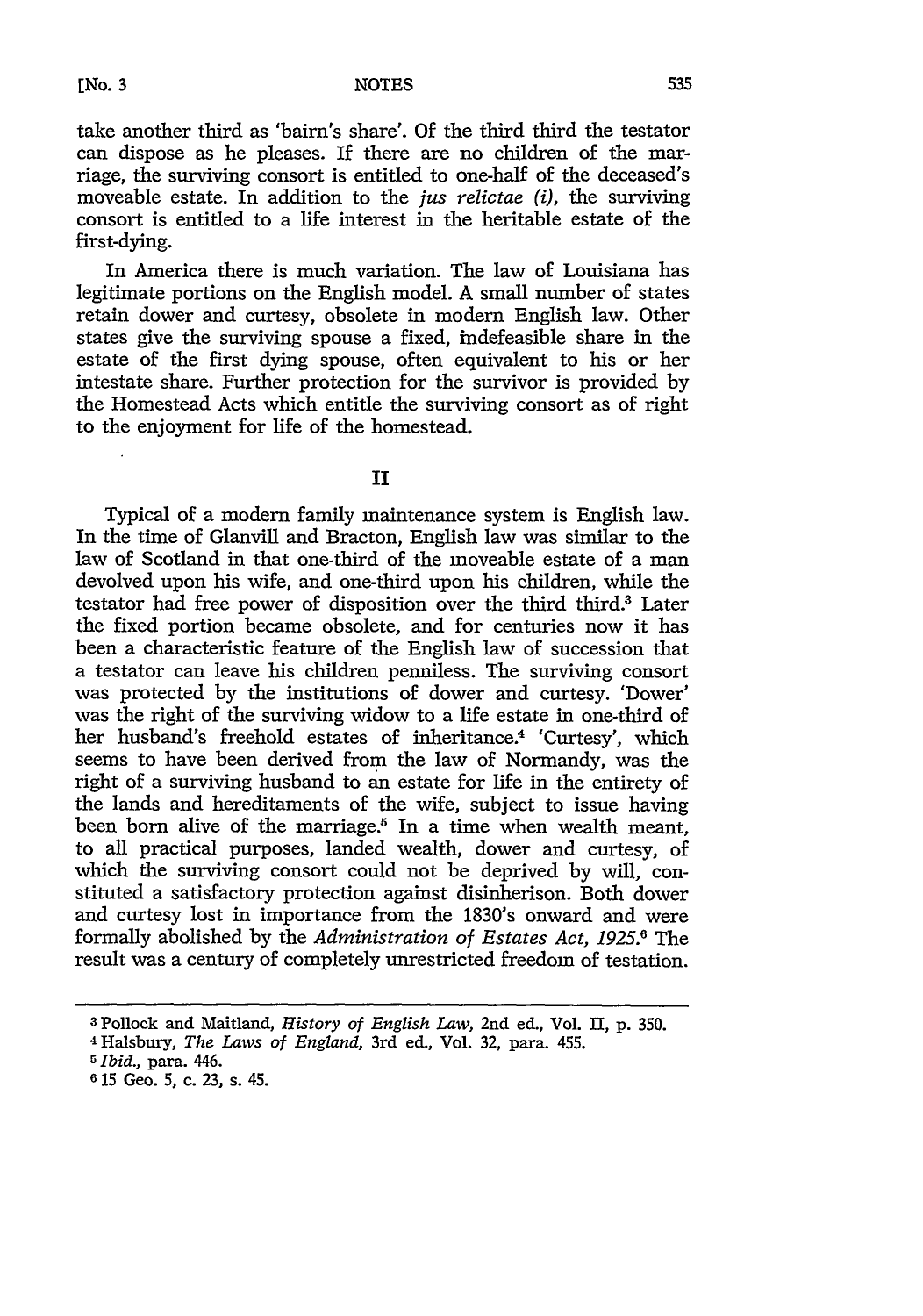This was changed in 1938 by the *Inheritance (Family Provision) Act, 1938.7* This *Act,* in its present form, confers upon the courts discretionary powers to make reasonable provision out of a deceased's estate for the following classes of dependents: (i) the surviving spouse of the deceased: (ii) a former spouse of the deceased, whose marriage to the deceased was dissolved by divorce or annulled; (iii) a son below the age of twenty-one years; (iv) an unmarried daughter; and (v) a son or daughter who, by reason of mental or physical disability, is incapable of maintaining himself or herself. Adopted children are included, and so, under amendments effected by the *Family Law Reform Act, 1969,8* are illegitimate children.

The *Act* applies irrespective of whether succession is by will or *ab intestato.* Provision may be made for the claimant by way of periodical payments or payment of a lump sum. The main factors which the court will take into consideration in exercising its discretion are: **(1)** the past, present or future capital or income of the claimant; (2) the claimant's conduct towards the deceased and otherwise; and (3) the deceased's reasons for the disposition made by him in his will (if any) or for not making provision or further provision for the claimant.

Where an order is made for periodical payments, it may be varied if there is any substantial change in the circumstances of the dependant or any other person substantially interested in the estate.

Family maintenance on the English model has been adopted in the Canadian common law provinces.<sup>9</sup>

#### **III**

The only two legal systems left in the Western World which have neither a legitimate portion nor family maintenance are those of Quebec and South Africa. The reasons for this phenomenon are substantially the same in both countries. Both French law, from which the law of Quebec derived, and Roman-Dutch law (the pre-

**<sup>7</sup>** 1 & 2 Geo. 6, c. 45, as repeatedly amended. The 1938 *Act* was modelled on New Zealand legislation, which was the first country in the Commonwealth to introduce family maintenance.

**s** 17 & **18** Eliz. 2, c. 46, s. **18.**

**<sup>9</sup>** See e.g., the *Dependants Relief Act* of Ontario, R.S.O. 1960, c. 104; *The Family Relief Act* of Alberta, R.S.A. 1970, c. 134; and the *Testator's Family Maintenance Acts* of British Columbia and Manitoba, respectively, R.S.B.C. 1960, c. 378 and R.S.M. 1970, T. 50.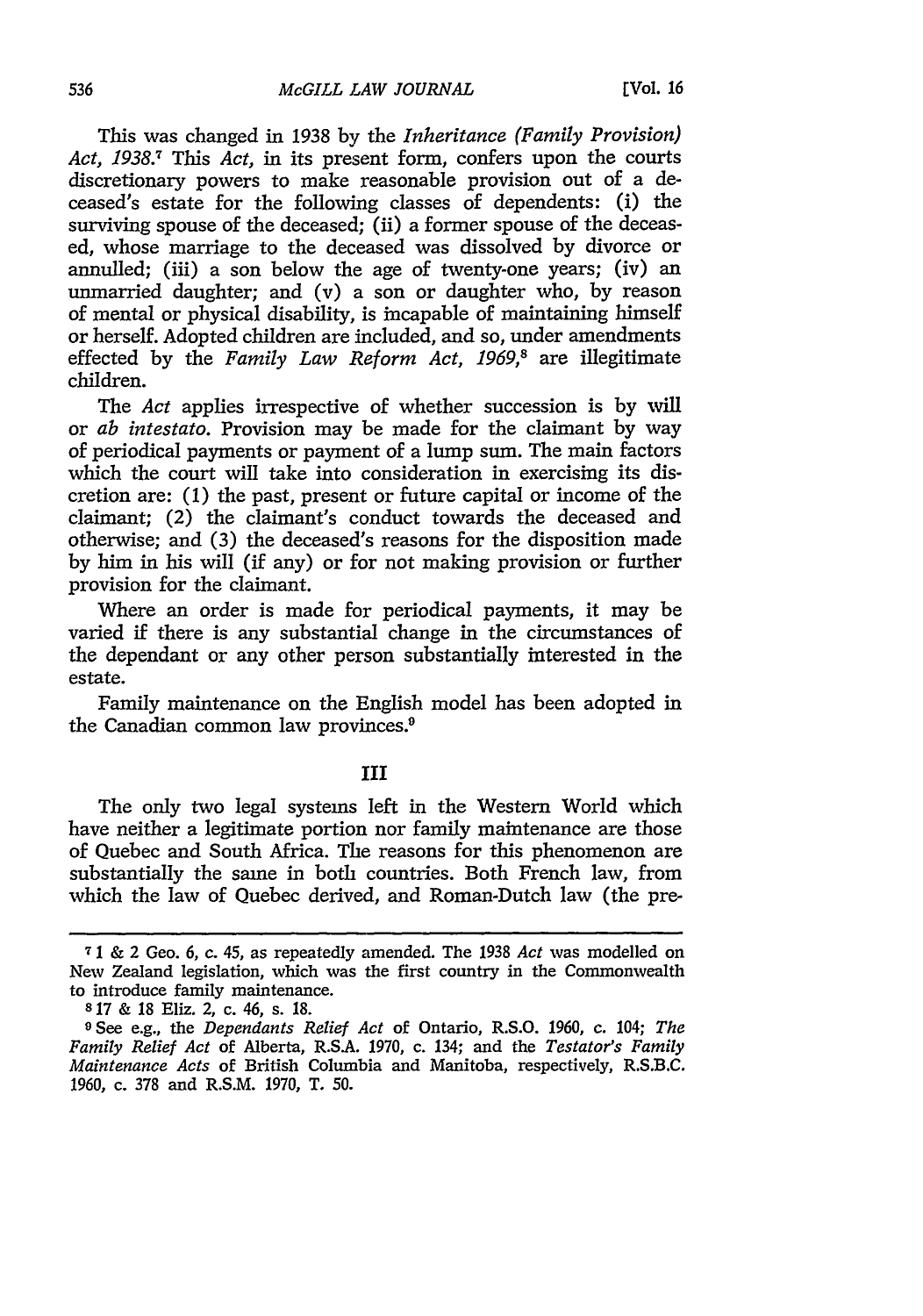[No. **3**

codification law of Holland), from which South African law derived, had the legitimate portion or its equivalent. In both, it was abolished under the influence of English legal notions during the second half of the nineteenth century.<sup>10</sup> When England departed from the principle of unrestricted freedom of testation in 1938 by introducing family maintenance legislation, neither Quebec nor South Africa followed suit.

Is there a case for the introduction of some manner of protection against capricious disinherison in Quebec and, if so, what form should it take **?**

The principle of unrestricted freedom of testation was in conformity with the *laissez-faire* ethos of the English upper middle-class of the late nineteenth century. The fact that today one-half of the Western World has something in the nature of a fixed legitimate portion, while the other half (including England) has family maintenance, goes a long way in showing that such unrestricted freedom is no longer in keeping with the ideas of our time. To mention but one consideration, in the age of the welfare state it is hardly tolerable that a testator, by disposing of his estate in its entirety to outsiders, should be able to shift the burden of maintaining his widow and surviving children to the state.

If it be, then, accepted that some form of protection is called for, the question is what is preferable, the system of legitimate portion or the system of family maintenance. The legitimate portion has obvious virtues. A wife or child who has been passed over need not come, hat-in-hand, to court and, by laying bare her financial circumstances, make out a case for assistance, often as against her own children or brothers or sisters, but can claim a fixed, easily calculable portion of the deceased's estate, as of right. If it is, nevertheless, suggested that a system of family maintenance is preferable, it is because the flexibility of such a system, which undoubtedly has its disadvantages, is in modern conditions its great strength. As long as the family was a fairly stable institution and as long as wealth normally passed from generation to generation, there was much to be said for a fixed legitimate portion. Today, with the rising incidence of divorce, some men and women have no longer only one family, but two or three different families. Owing to inflation and the high rates of income tax and estate and succession duties, inherited wealth has lost much of its former

**<sup>1</sup> <sup>0</sup>**In South Africa, the legitimate portion was abolished by the *Succession Act,* No. 23 of 1874 (Cape).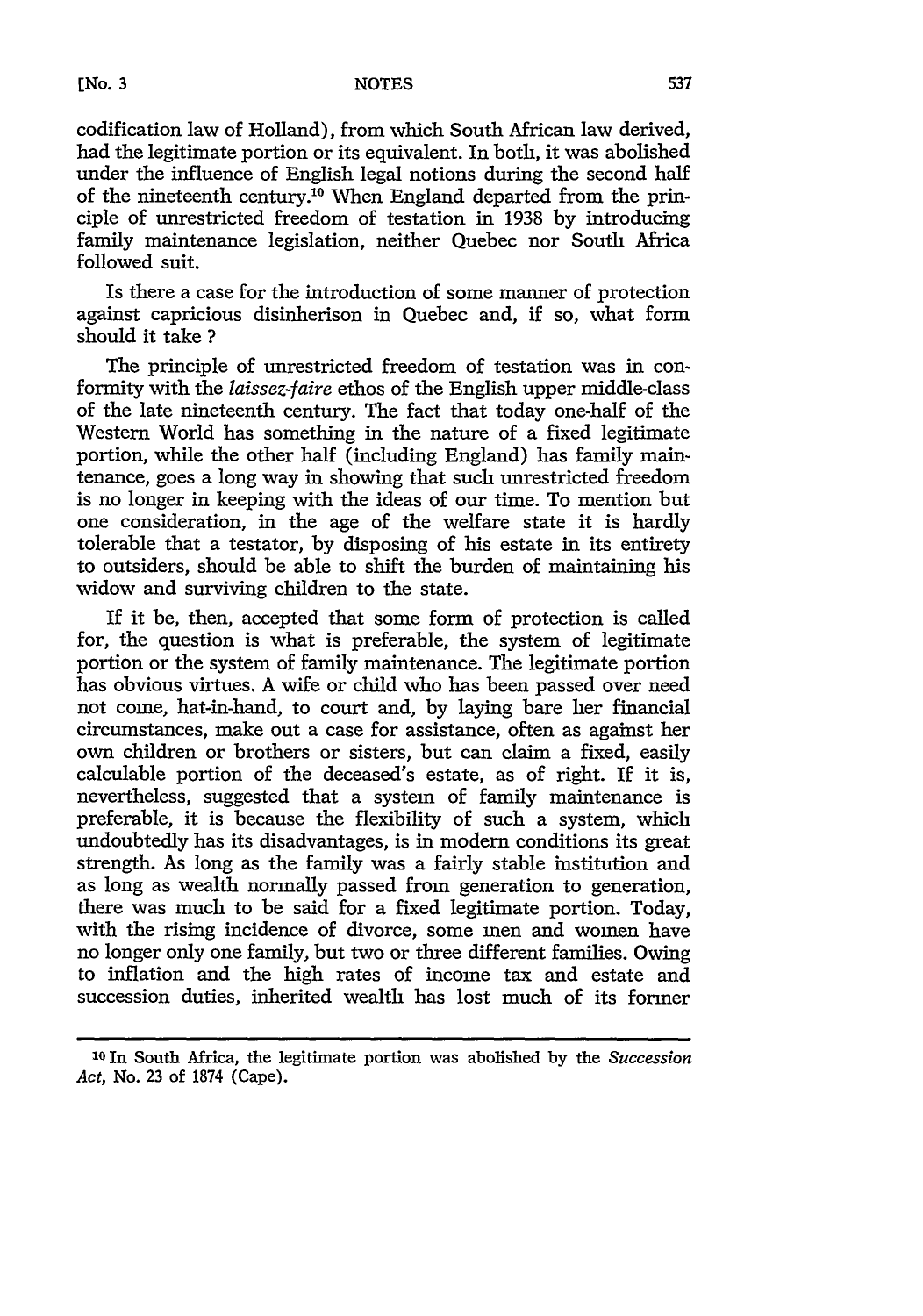importance. In these circumstances, only a system of family maintenance enables justice to be done in each individual case. Under a system of legitimate portion even a wealthy wife can claim her fixed share in her deceased husband's estate, while even a poor wife cannot obtain more than that share. Under a system of family maintenance the court will generally refuse to make an award in favour of a rich widow, but may grant the poor widow the major part of her husband's estate or its income. Again, under a system of legitimate portion, the healthy prosperous son and his destitute brother are entitled to exactly the same minimum shares in their deceased father's or mother's estate. Under a system of family maintenance the court, in making an award to a son, will take both his merits and needs into account.

In its original form, the *English Inheritance (Family Provision) Act* enumerated the surviving spouse of the deceased in the list of dependents, but not an ex-spouse. Subsequently, a former spouse of the deceased, whose marriage to the deceased was dissolved by divorce or annulled, was included.<sup>11</sup> This enables the English courts to do justice in the not uncommon case where a man, after decades of marriage, divorces his wife and marries a younger woman. Under a system of legitimate portion his first wife has no claim to a share in his estate, his second wife has. Yet the equities may all be in favour of the ex-wife, who, having given him 'her best years', is less likely to remarry than his second wife, and will often be no longer able to compete in the labour market. Under a system of family maintenance allowing awards to an ex-wife, the court may decide to make an award in favour of his first wife.

How far the circle of dependents qualifying for family maintenance is to be drawn, is a matter of policy. Minor children and adult children unable to earn a living ought clearly to be included. So ought adopted and illegitimate children. New Zealand law goes further than English law in that it allows claims by the testator's parents and grandchildren. At first blush, this appears to go somewhat far. But is it really unfair that, where a millionaire, who is survived by indigent parents, leaves his whole estate to charity, the courts should have the power to make provision out of his estate for his parents, to provide them with support for the remaining years of their lives **?**

On principle there is no reason why a system of legitimate portion should not be combined with a system of family main-

<sup>&</sup>lt;sup>11</sup> Strangely, none of the common law provinces has taken over this provision of the English Act.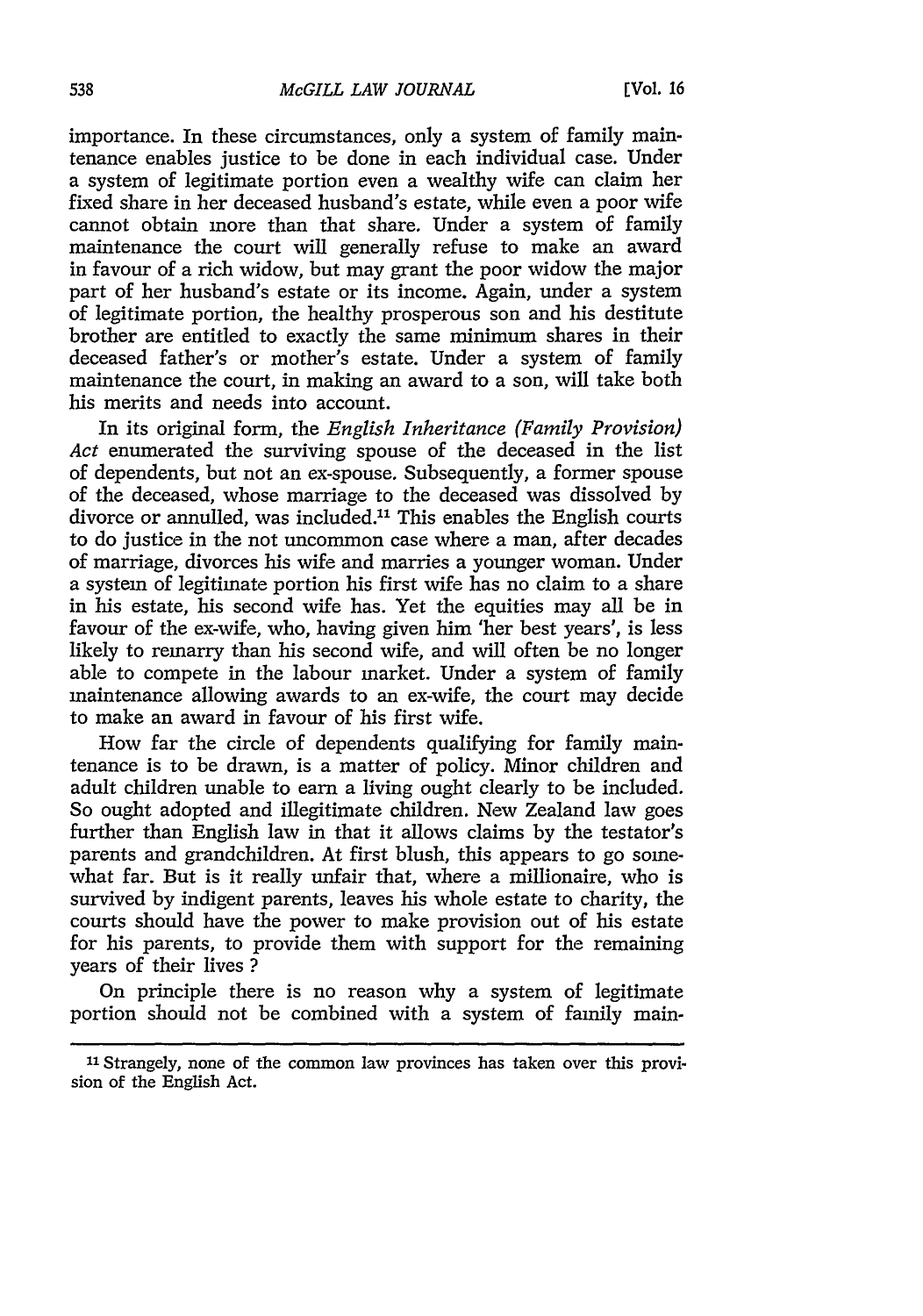tenance.12 However, it is suggested that there is no case for a

legitimate portion, in addition to family maintenance, in Quebec. Where the spouses are married under the legal regime of partnership of acquests (C.C. Arts. 1266 c *et seq.),* the surviving spouse is entitled as of right to a half-share in the partnership acquests, and, where they are married under the regime of separation of property, there will generally be settlements in favour of the wife. As regards children, a good cause for a legitimate portion could be made out as long as fathers acted as the managers of the family estate in its transmission from generation to generation. It is well arguable that today a parent has discharged his moral obligations to his children if he has supported them as long as they were young and has provided them with an education and training enabling them to stand on their own feet, and that the law should therefore go no further than give them a claim for maintenance out of the estate of a deceased parent as long as they are minors or if, though adults, they are unable, for some reason or other, to earn their own living.

# IV

In South Africa which, as previously stated, shares with Quebec the doubtful distinction of having absolute freedom of testation, a family maintenance bill, drafted on English lines by the Law Reform Commission, was referred by the Minister of Justice in 1969 to Parliament. Parliament appointed a Select Committee which in a report, less than a page in length, rejected the bill outright.13 It based its rejection on the following three grounds: (1) that it would not be in the public interest to enact legislation which will result in a serious inroad being made into the well established principle of freedom of testation merely to provide for exceptional cases; (2) that the liquidation and distribution of estates affected by the

13 Select Committee 9, (1969).

<sup>1</sup> <sup>2</sup> As previously pointed out (see **p. 535** above), early English law had the equivalent of a legitimate portion. On the other hand, though most civil law systems confine themselves to the legitimate portion, some of the early civilistic writers advocate family maintenance. In Justinian's law, a father whose son had died was entitled in case of 'extreme need' to support, on a minimal scale, from his son's heir, and Surdus, a North Italian jurist of the sixteenth century, who wrote a standard work on maintenance *(Tractatus de alimentis)* goes even further and submits that everyone who is under a duty to support another transmits that duty to his heir or heirs. See B. Beinart, *Liability of a Deceased Estate for Maintenance,* [1959] Acta Juridica **92,** esp. at pp. 102, 103.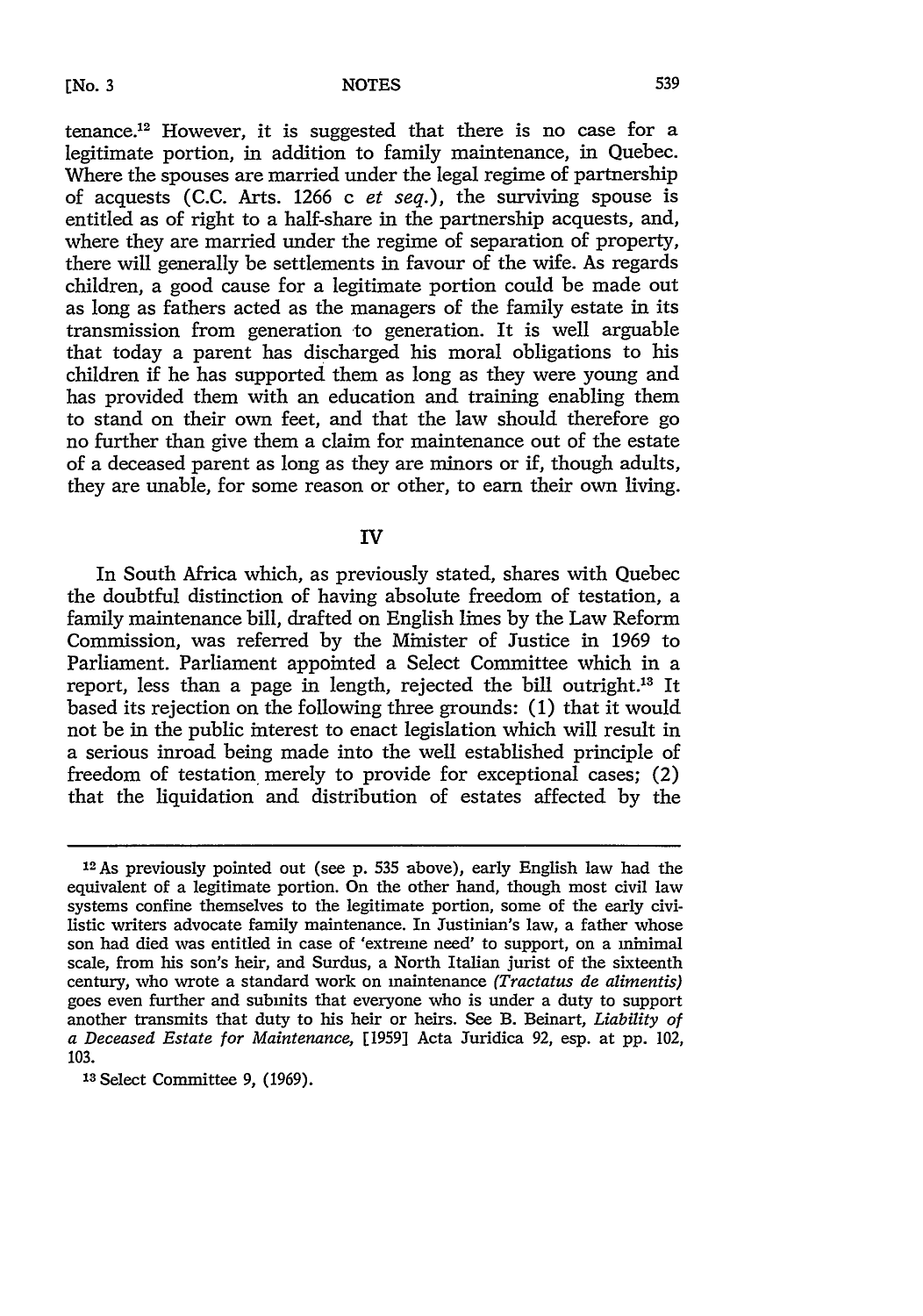proposed legislation would be inordinately delayed; and (3) that it would not be equitable for a dependent in all cases to be paid maintenance out of an estate. It is suggested that none of these reasons is valid.

That cases in which a man, without rhyme or reason, disinherits his wife or children are rare exceptions and will, one hopes, always remain so, is, of course, true but this hardly dispenses with the need to make provision for the exceptional cases in which it happens. The purpose of family maintenance legislation, as Professor Joseph Laufer of the New York University once put it, is 'to correct flagrant moral abuses'.<sup>14</sup> That 'flagrant moral abuses' do not often happen has never been considered a reason to refuse to enact remedial legislation for those cases in which they occur. Most fathers and mothers maintain their children without legal compulsion, but all countries have maintenance legislation to deal with the exceptional parents who fail to do so. The blunt statement that it is not in the public interest to enact legislation which will result in an inroad into the principle of freedom of testation really begs the question. Obviously, if one starts off with the premise that freedom of testation must be kept unrestricted in all circumstances, any departure from it, however fair and reasonable, must necessarily be objectionable. But is the premise sound ? Even the most extensive private rights and powers are subject to the doctrine of *abus de droit.* Surely, the same should apply to the freedom to make a will.

There is some substance in the argument that the winding-up of a deceased estate may be somewhat delayed by family maintenance claims, but as cases in which a man disinherits his wife or children will always be exceptions such delays are not likely to be frequent. No public outcry about hardships caused by delays in the liquidation of deceased estates has been heard in New Zealand, Australia, England, or the Canadian common law provinces, where family maintenance has now been in force for a considerable length of time. The fact that in England the tendency in recent years has been to extend, rather than restrict, the discretionary powers of the courts in awarding maintenance out of a deceased estate shows that the disadvantages of a family maintenance system are far outweighed by its advantages.

The third reason mentioned by the South African Select Committee is based on a misapprehension of the principles on which

*<sup>14</sup>Flexible Restraints on Testamentary Freedom* **-** *A Report on Decedents' Family Maintenance Legislation,* (1955), 69 Harv. L. Rev. 277, at p. 295.